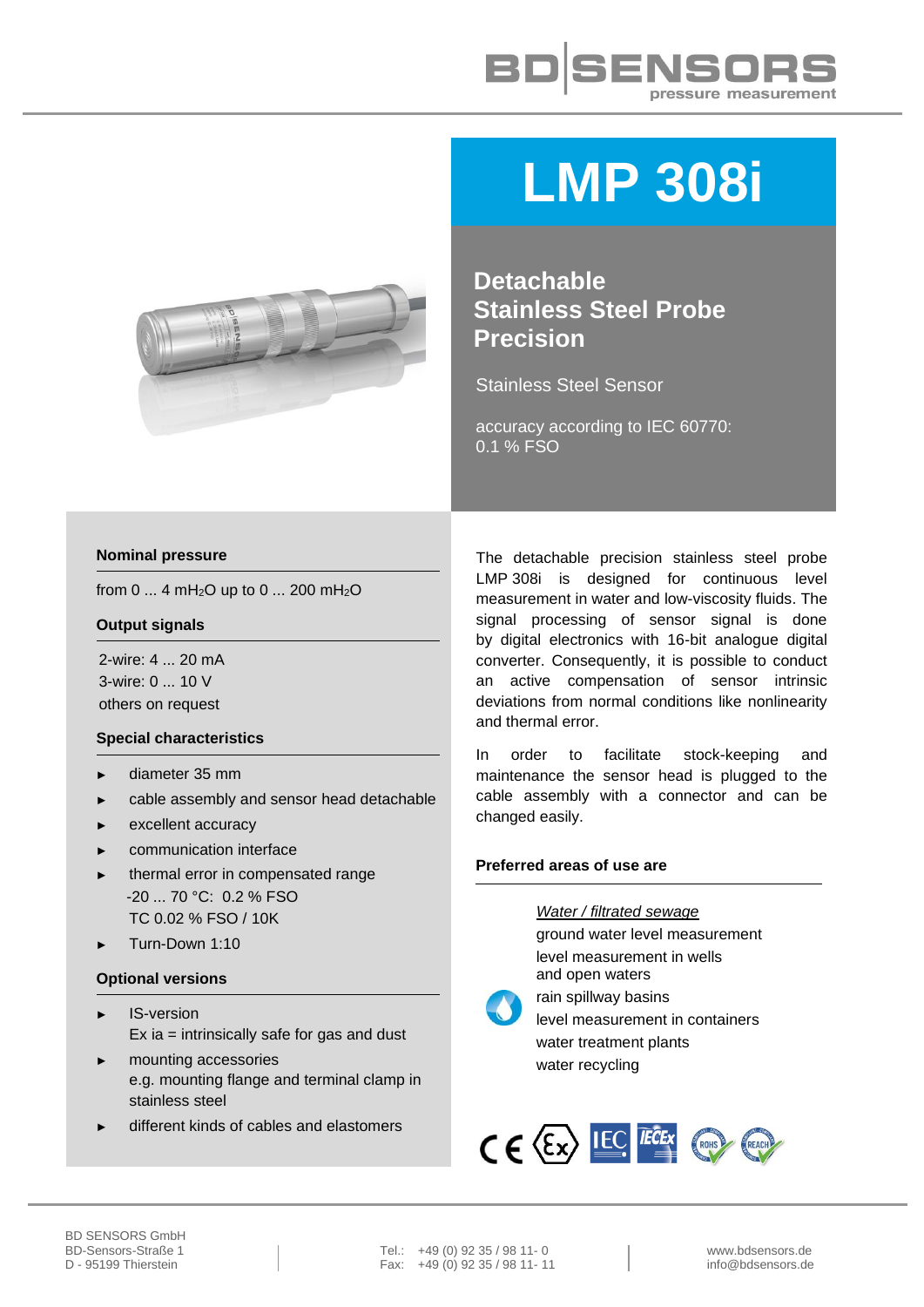| Input pressure range <sup>1</sup>                                                                                                                  |                                                                                                                     |                                       |                                                        |                              |                                        |                              |
|----------------------------------------------------------------------------------------------------------------------------------------------------|---------------------------------------------------------------------------------------------------------------------|---------------------------------------|--------------------------------------------------------|------------------------------|----------------------------------------|------------------------------|
| Nominal pressure gauge<br>[bar]                                                                                                                    | 0.40                                                                                                                | 1                                     | $\overline{2}$                                         | 4                            | 10                                     | 20                           |
| Level<br>[mH <sub>2</sub> O]                                                                                                                       | 4                                                                                                                   | 10                                    | 20                                                     | 40                           | 100                                    | 200                          |
| Overpressure<br>[bar]                                                                                                                              | $\overline{2}$                                                                                                      | 5                                     | 10                                                     | 20                           | 40                                     | 80                           |
| <b>Burst pressure</b><br>[bar]                                                                                                                     | 3                                                                                                                   | 7.5                                   | 15                                                     | 25                           | 50                                     | 120                          |
| Max. ambient pressure (housing): 40 bar                                                                                                            |                                                                                                                     |                                       |                                                        |                              |                                        |                              |
| $1$ On customer request we adjust the device within the turn-down-possibility by software on the required pressure range.                          |                                                                                                                     |                                       |                                                        |                              |                                        |                              |
|                                                                                                                                                    |                                                                                                                     |                                       |                                                        |                              |                                        |                              |
| <b>Output signal / Supply</b>                                                                                                                      |                                                                                                                     |                                       |                                                        |                              |                                        |                              |
| Standard                                                                                                                                           | 2-wire:                                                                                                             | 4  20 mA / $V_s = 12$ 36 $V_{DC}$     |                                                        |                              |                                        |                              |
| Option IS-version                                                                                                                                  | 2-wire:                                                                                                             | 4  20 mA / $V_s = 14$ 28 $V_{DC}$     |                                                        |                              |                                        |                              |
| Options                                                                                                                                            | 2-wire:                                                                                                             | $4 20$ mA $/$ $V_s = 12 36$ $V_{DC}$  |                                                        | with communication interface |                                        |                              |
|                                                                                                                                                    | 3-wire:                                                                                                             | 0  10 V / $V_s = 14$ 36 $V_{DC}$      |                                                        | with communication interface |                                        |                              |
| <b>Performance</b>                                                                                                                                 |                                                                                                                     | 0  10 V / $V_s = 14$ 36 $V_{DC}$      |                                                        |                              |                                        |                              |
|                                                                                                                                                    | IEC 60770 $^{2}$ : ≤ ± 0.1 % FSO                                                                                    |                                       |                                                        |                              |                                        |                              |
| Accuracy                                                                                                                                           |                                                                                                                     |                                       |                                                        |                              |                                        |                              |
| Performance after turn-down (TD)<br>$-TD \leq 1:5$                                                                                                 | no change of accuracy <sup>3</sup>                                                                                  |                                       |                                                        |                              |                                        |                              |
| $-TD > 1.5$                                                                                                                                        | formula for accuracy calculating (for nominal pressure gauge $\leq 0.40$ bar see note 3):                           |                                       |                                                        |                              |                                        |                              |
|                                                                                                                                                    | ≤ ± [0.1 + 0.015 x turn-down] % FSO                                                                                 |                                       |                                                        |                              |                                        |                              |
|                                                                                                                                                    | with turn-down = nominal pressure range / adjusted range                                                            |                                       |                                                        |                              |                                        |                              |
|                                                                                                                                                    | e.g. following accuracy can be calculated for turn-down 1:10:                                                       |                                       |                                                        |                              |                                        |                              |
|                                                                                                                                                    | ≤ ± (0.1 + 0.015 x 10) % FSO i.e. the accuracy is ≤ ± 0.25 % FSO                                                    |                                       |                                                        |                              |                                        |                              |
| Permissible load                                                                                                                                   | current 2-wire: $R_{max} = [(V_s - V_{s,min}) / 0.02 A] \Omega$                                                     |                                       |                                                        |                              | voltage 3-wire: $R_{min} = 10 k\Omega$ |                              |
| Influence effects                                                                                                                                  | supply: 0.05 % FSO / 10 V                                                                                           |                                       |                                                        |                              | load: $0.05\%$ FSO / kQ                |                              |
| Long term stability                                                                                                                                | $\leq \pm$ (0.1 x turn-down) % FSO / year at reference conditions                                                   |                                       |                                                        |                              |                                        |                              |
| Response time                                                                                                                                      | ca. 200 msec                                                                                                        |                                       |                                                        |                              |                                        |                              |
| Adjustability (with option<br>communication interface)                                                                                             | following parameters can be adjusted (interface / software needed 4)<br>electronic damping: 0  100 sec              |                                       |                                                        | offset: 0  90 % FSO          |                                        | turn-down of span: max. 1:10 |
| $2$ accuracy according to IEC 60770 – limit point adjustment (non-linearity, hysteresis, repeatability)                                            |                                                                                                                     |                                       |                                                        |                              |                                        |                              |
| 3 nominal pressure gauges $\leq 0.40$ bar are excluded; for these the calculation of accuracy is as follows:                                       |                                                                                                                     |                                       |                                                        |                              |                                        |                              |
| $\leq \pm$ (0.1 + 0.02 x turn-down) % FSO e.g. torn-down 1:3: $\leq \pm$ (0.1 + 0.02 x 3) % FSO i.e. the accuracy is $\leq \pm$ 0.16 % FSO         |                                                                                                                     |                                       |                                                        |                              |                                        |                              |
| 4 software, interface and cable must separate be ordered (software is compatible with Windows® 95, 98, 2000, NT from version 4.0 or higher and XP) |                                                                                                                     |                                       |                                                        |                              |                                        |                              |
| Thermal effects (offset and span)                                                                                                                  |                                                                                                                     |                                       |                                                        |                              |                                        |                              |
| Tolerance band<br>[% FSO]                                                                                                                          | $\leq \pm$ (0.2 x turn-down)                                                                                        |                                       | in compensated range -20  70 °C                        |                              |                                        |                              |
| <b>TC</b><br>$[%$ FSO / 10 K]                                                                                                                      | $\pm$ (0.2 x turn-down)                                                                                             |                                       | in compensated range -20  70 °C                        |                              |                                        |                              |
| Permissible temperatures                                                                                                                           | medium: -20  70 °C                                                                                                  |                                       | storage: -25  70 °C                                    |                              | electronics / environment: -25  65 °C  |                              |
| Electrical protection <sup>5</sup>                                                                                                                 |                                                                                                                     |                                       |                                                        |                              |                                        |                              |
| Short-circuit protection                                                                                                                           | permanent                                                                                                           |                                       |                                                        |                              |                                        |                              |
| Reverse polarity protection                                                                                                                        | no damage, but also no function                                                                                     |                                       |                                                        |                              |                                        |                              |
| Lightning protection                                                                                                                               | 2-wire: integrated                                                                                                  |                                       | 3-wire: without                                        |                              |                                        |                              |
| Electromagnetic compatibility                                                                                                                      | emission and immunity according to EN 61326                                                                         |                                       |                                                        |                              |                                        |                              |
| <sup>5</sup> additional external overvoltage protection unit in terminal box KL 1 or KL 2 with atmospheric pressure reference available on request |                                                                                                                     |                                       |                                                        |                              |                                        |                              |
| <b>Electrical connection</b>                                                                                                                       |                                                                                                                     |                                       |                                                        |                              |                                        |                              |
| Cable with sheath material <sup>6</sup>                                                                                                            | PVC.<br>PUR (-20  70 °C) black Ø 7.4 mm                                                                             | $(-570 °C)$ grey $\varnothing$ 7.4 mm |                                                        |                              |                                        |                              |
|                                                                                                                                                    | FEP 7 (-20  70 °C) black Ø 7.4 mm                                                                                   |                                       |                                                        |                              |                                        |                              |
| Bending radius                                                                                                                                     | static installation:                                                                                                |                                       | 10-fold cable diameter                                 |                              |                                        |                              |
|                                                                                                                                                    | dynamic application: 20-fold cable diameter                                                                         |                                       |                                                        |                              |                                        |                              |
| $6$ shielded cable with integrated ventilation tube for atmospheric pressure reference                                                             |                                                                                                                     |                                       |                                                        |                              |                                        |                              |
| 7 do not use freely suspended probes with an FEP cable if effects due to highly charging processes are expected                                    |                                                                                                                     |                                       |                                                        |                              |                                        |                              |
| Materials (media wetted)                                                                                                                           |                                                                                                                     |                                       |                                                        |                              |                                        |                              |
| Housing                                                                                                                                            | stainless steel 1.4404 (316L)                                                                                       |                                       |                                                        |                              |                                        |                              |
| Seals                                                                                                                                              | FKM, EPDM, others on request                                                                                        |                                       |                                                        |                              |                                        |                              |
| Diaphragm                                                                                                                                          |                                                                                                                     |                                       |                                                        |                              |                                        |                              |
|                                                                                                                                                    | stainless steel 1.4435 (316L)                                                                                       |                                       |                                                        |                              |                                        |                              |
| Protection cap                                                                                                                                     | POM-C                                                                                                               |                                       |                                                        |                              |                                        |                              |
| Cable sheath                                                                                                                                       | PVC, PUR, FEP, others on request                                                                                    |                                       |                                                        |                              |                                        |                              |
| Explosion protection (only for 4  20 mA / 2-wire)                                                                                                  |                                                                                                                     |                                       |                                                        |                              |                                        |                              |
| Approvals                                                                                                                                          | IBExU 10 ATEX 1068 X / IECEx IBE 12.0027X                                                                           |                                       |                                                        |                              |                                        |                              |
| DX19-LMP 308 i                                                                                                                                     | zone 0:                                                                                                             | II 1G Ex ia IIC T4 Ga                 |                                                        |                              |                                        |                              |
|                                                                                                                                                    | zone 20:                                                                                                            | II 1D Ex ia IIIC T135 °C Da           |                                                        |                              |                                        |                              |
| Safety technical maximum values                                                                                                                    | $U_i = 28$ V, $I_i = 93$ mA, $P_i = 660$ mW, $C_i \approx 0$ nF, $L_i \approx 0$ $\mu$ H,                           |                                       |                                                        |                              |                                        |                              |
|                                                                                                                                                    | the supply connections have an inner capacity of max. 27 nF to the housing                                          |                                       |                                                        |                              |                                        |                              |
| Permissible temperatures for<br>environment                                                                                                        | in zone 0:                                                                                                          |                                       | -20  60 °C with p <sub>atm</sub> 0.8 bar up to 1.1 bar |                              |                                        |                              |
| Connecting cables                                                                                                                                  | in zone 1 or higher: -40/-20  65 °C<br>cable capacitance: signal line/shield also signal line/signal line: 160 pF/m |                                       |                                                        |                              |                                        |                              |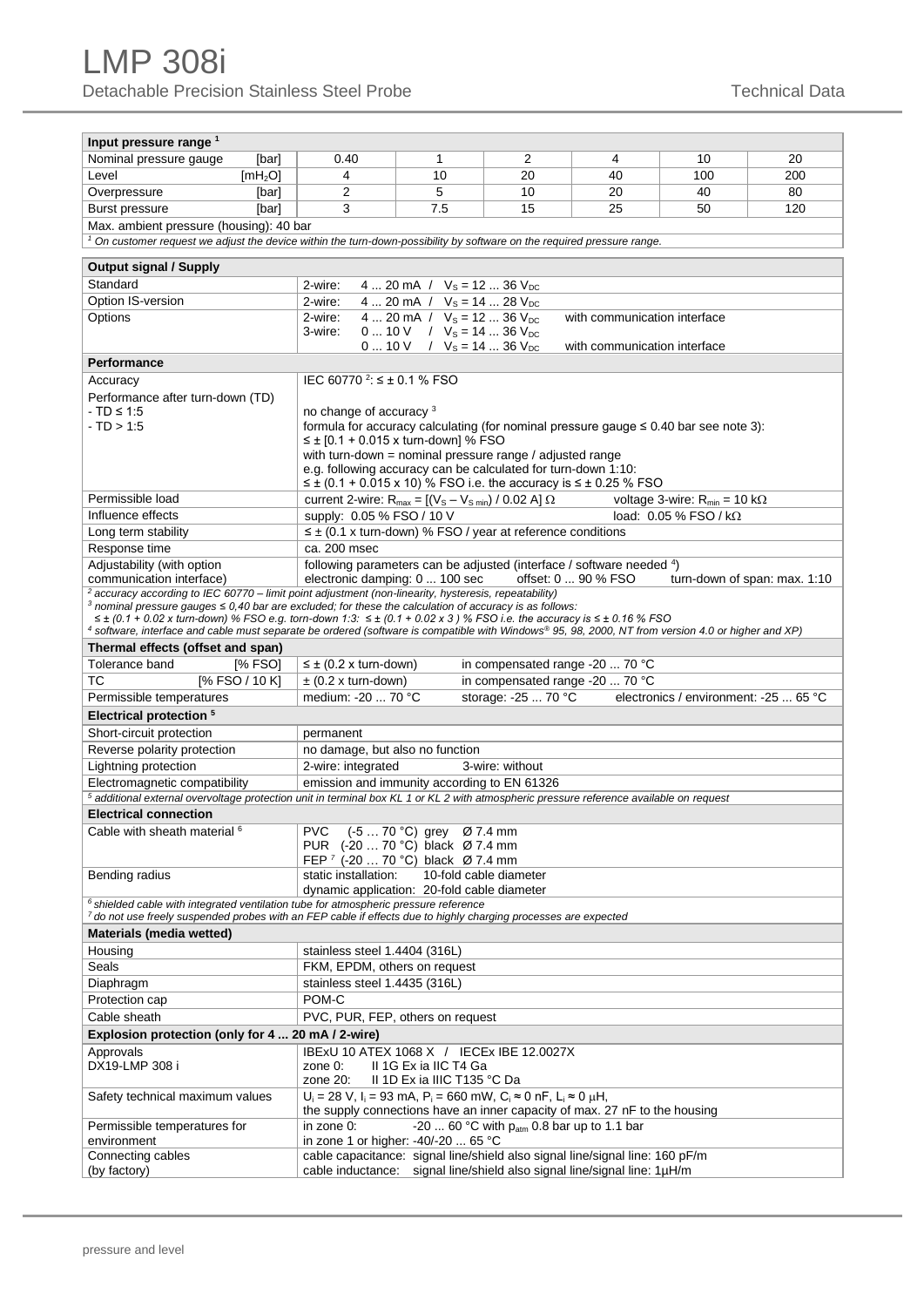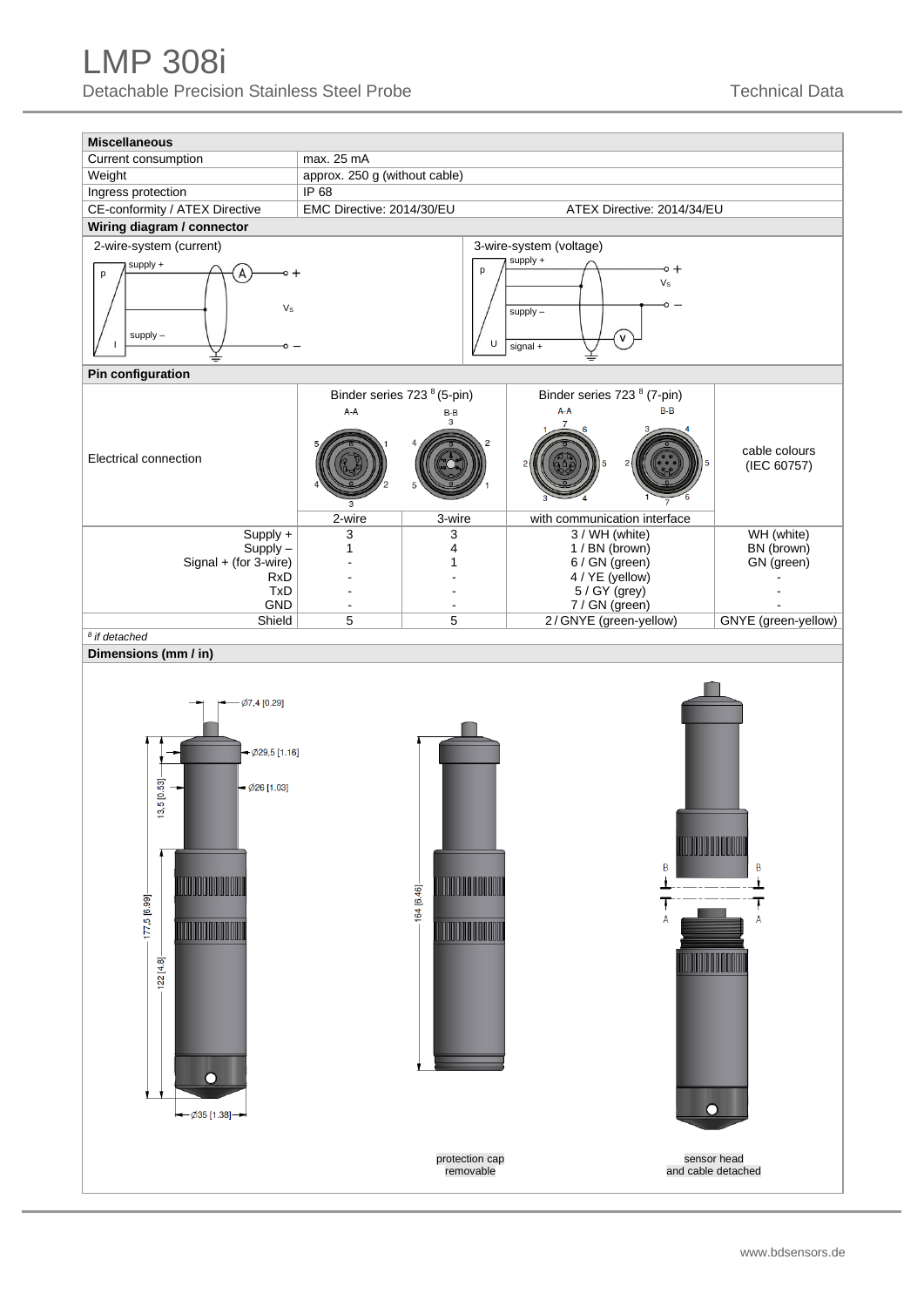**Mounting flange with cable gland**



| dimensions in mm |             |             |             |  |  |
|------------------|-------------|-------------|-------------|--|--|
| size             | DN25/       | DN50/       | DN80/       |  |  |
|                  | <b>PN40</b> | <b>PN40</b> | <b>PN16</b> |  |  |
|                  | 18          | 20          | 20          |  |  |
|                  | 115         | 165         | 200         |  |  |
| d <sub>2</sub>   | 14          | 18          | 18          |  |  |
| d4               | 68          | 102         | 138         |  |  |
|                  | 2           | 3           | 3           |  |  |
|                  | 85          | 125         | 160         |  |  |
|                  |             |             |             |  |  |

| <b>Technical data</b>                             |                                                                                     |               |                   |  |
|---------------------------------------------------|-------------------------------------------------------------------------------------|---------------|-------------------|--|
| Suitable for                                      | all probes                                                                          |               |                   |  |
| Flange material                                   | stainless steel 1.4404 (316L)                                                       |               |                   |  |
| Material of cable gland                           | standard: brass, nickel plated<br>on request: stainless steel 1.4305 (303); plastic |               |                   |  |
| Seal insert                                       | material: TPE (ingress protection IP 68)                                            |               |                   |  |
| Hole pattern                                      | according to DIN 2507                                                               |               |                   |  |
| <b>Ordering type</b>                              |                                                                                     | Ordering code | Weight            |  |
| DN25 / PN40 with cable gland brass, nickel plated |                                                                                     | ZMF2540       | 1.4 <sub>kq</sub> |  |
| DN50 / PN40 with cable gland brass, nickel plated | ZMF5040                                                                             |               | 3.2 kg            |  |
| DN80 / PN16 with cable gland brass, nickel plated |                                                                                     | ZMF8016       | 4.8 kg            |  |

#### **Terminal clamp**



| <b>Technical data</b>                              |                                                                          |               |               |  |
|----------------------------------------------------|--------------------------------------------------------------------------|---------------|---------------|--|
| Suitable for                                       | all probes with cable $\varnothing$ 5.5  10.5 mm                         |               |               |  |
| Material of housing                                | standard: steel, zinc plated<br>optionally: stainless steel 1.4301 (304) |               |               |  |
| Material of clamping jaws<br>and positioning clips | PA (fibre-glass reinforced)                                              |               |               |  |
| Dimensions (mm)                                    | 174 x 45 x 32                                                            |               |               |  |
| Hook diameter                                      | 20 mm                                                                    |               |               |  |
| <b>Ordering type</b>                               |                                                                          | Ordering code | Weight        |  |
| Terminal clamp, steel, zinc plated                 |                                                                          | Z100528       | approx. 160 g |  |
| Terminal clamp, stainless steel 1.4301 (304)       |                                                                          | Z100527       |               |  |

**Display program**

| <b>CIT 200</b>    | Process display with LED display                                                            |  |  |  |
|-------------------|---------------------------------------------------------------------------------------------|--|--|--|
| <b>CIT 250</b>    | Process display with LED display and contacts                                               |  |  |  |
| <b>CIT 300</b>    | Process display with LED display, contacts and analogue output                              |  |  |  |
| <b>CIT 350</b>    | Process display with LED display, bargraph, contacts and analogue output                    |  |  |  |
| <b>CIT 400</b>    | Process display with LED display, contacts, analogue output and Ex-approval                 |  |  |  |
| <b>CIT 600</b>    | Multichannel process display with graphics-capable LC display                               |  |  |  |
| <b>CIT 650</b>    | Multichannel process display with graphics-capable LC display and datalogger                |  |  |  |
| CIT 700 / CIT 750 | Multichannel process display with graphics-capable TFT monitor,<br>touchscreen and contacts |  |  |  |
| <b>PA 440</b>     | Field display with 4-digit LC display                                                       |  |  |  |

**For further information please contact our sales department or visit our homepage: http://www.bdsensors.de**